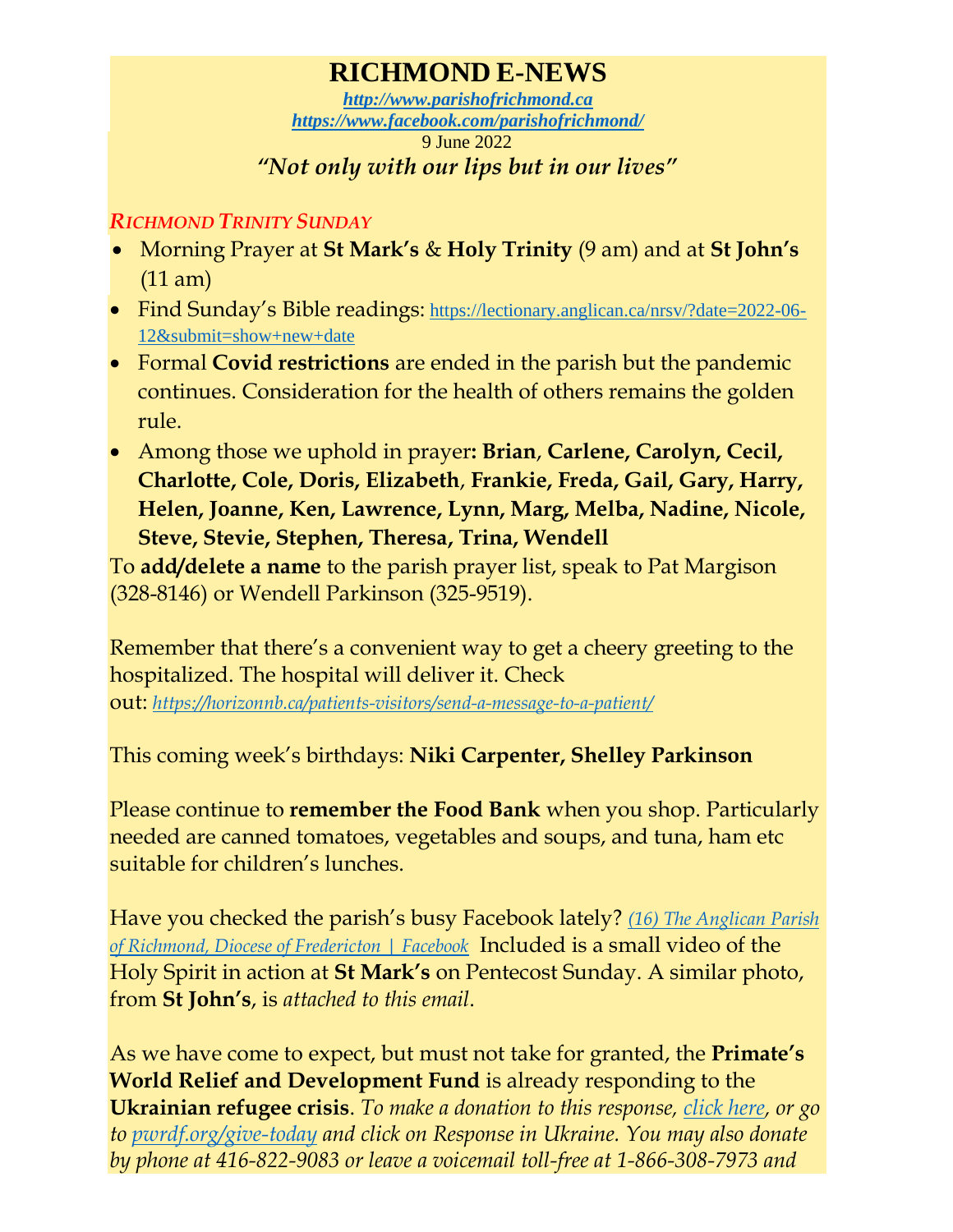*we will return your call, or mail your cheque to PWRDF, 80 Hayden, 3rd floor, Toronto, Ontario, M4Y 3G2. Please mark Ukraine in the memo field.*

This Sunday **Shawn Branch** returns to the parish.

This coming Tuesday (14 June) the **Parish Prayer meeting** re-convenes at St Mark's, 6:30. All are encouraged to attend.

Richmond's prayer meetings are the leading item in **Shawn Branch**'s new missional blog: see [https://mailchi.mp/8244a422cb33/whats](https://mailchi.mp/8244a422cb33/whats-next?e=4c7ad1a622)[next?e=4c7ad1a622](https://mailchi.mp/8244a422cb33/whats-next?e=4c7ad1a622)

**Brookwood!** After being closed for the past two years, Camp Brookwood will be open this summer to welcome past and new campers. A really low **welcome back camp fee of \$100** per week is being offered for this summer's camps. If you know of someone who might be interested in attending, check out the camp schedule on the website [www.campbrookwood.ca.](http://www.campbrookwood.ca/) Camp applications available on the website in the Schedule section. This will be a very exciting year for Brookwood and we're looking forward to a great summer!

- Brookwood continues to welcome **financial donations** through the parish to help with sponsorship and day-to-day operations.
- It is looking for help to **saw a load of wood** that was generously donated for campfires. If you can help, please reach out to Emily or Morgan at the camp at 392-6401.
- There is a need for **weekly lawn mowing**. If you know of someone who might be interested in this project, please reach out to Mary Lee Phillips or **Ken Tompkins**. Mowing needs to done on Saturdays, when no campers are present. (The camp has a ride-on mower and provides the gas.)

**Bishop Edwards' years of pilgrimage** through the 7 NB archdeaconries concluded last Sunday with a service of Thanksgiving at the Cathedral**.**  Over the years of pilgrimage, he and his aide Trevor walked **1169 kilometres**, in rain and shine. According to photographs on the pilgrimage website, at least **four members of this parish** joined the bishop this year, and at least one other was among those attending the concluding service: [https://nb.anglican.ca/the-bishop/bishops](https://nb.anglican.ca/the-bishop/bishops-pilgrimage)[pilgrimage](https://nb.anglican.ca/the-bishop/bishops-pilgrimage) We are told that the bishop singled out the parish of Richmond in his remarks.